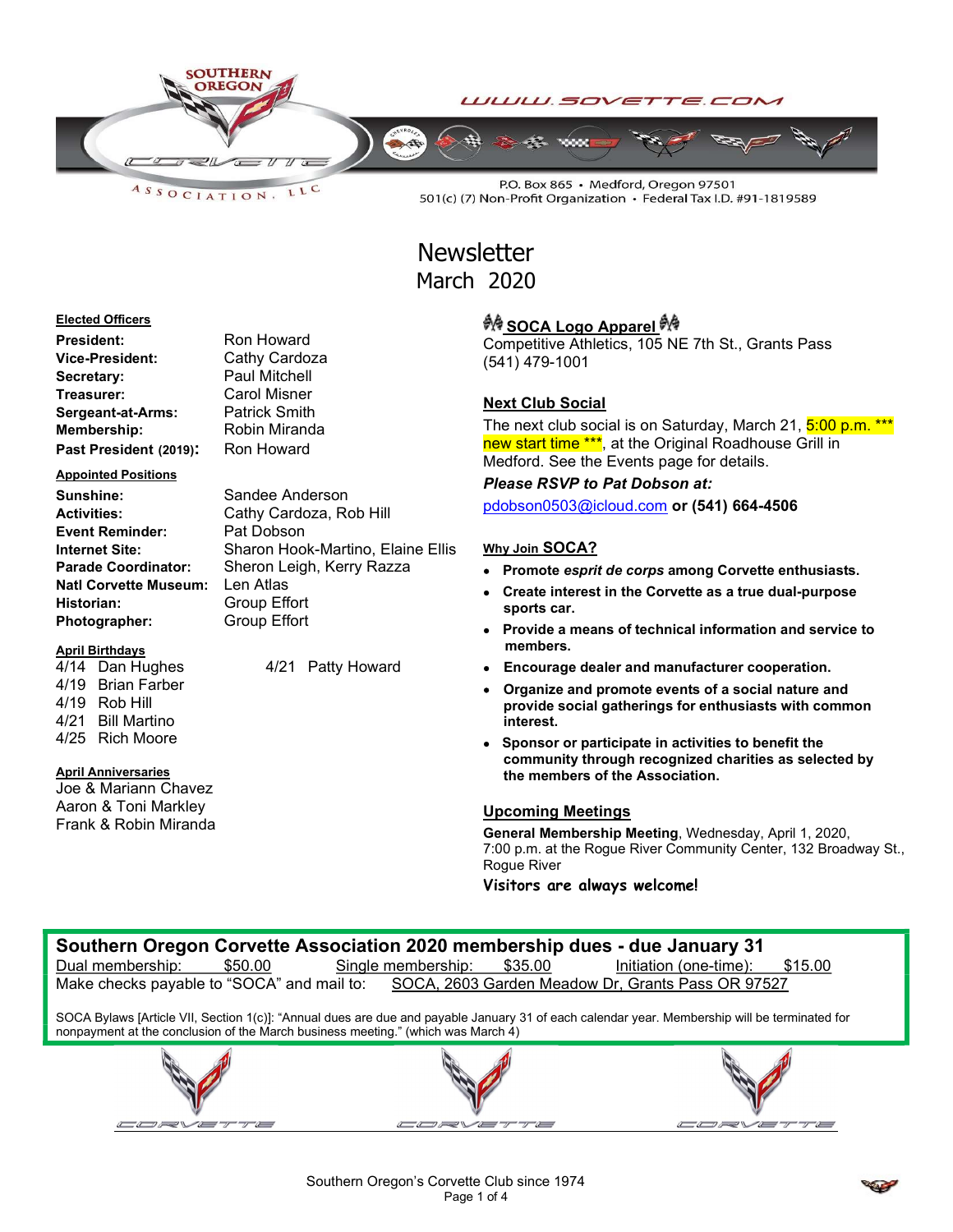

ASSOCIATION. LLC

P.O. Box 865 · Medford, Oregon 97501 501(c) (7) Non-Profit Organization • Federal Tax I.D. #91-1819589

| 2020 Southern Oregon Corvette Association (SOCA) Events |                                                                                                                                                                                |                                   |     |     |                                                |     |     |     |                                                                              |                                                                                          |
|---------------------------------------------------------|--------------------------------------------------------------------------------------------------------------------------------------------------------------------------------|-----------------------------------|-----|-----|------------------------------------------------|-----|-----|-----|------------------------------------------------------------------------------|------------------------------------------------------------------------------------------|
|                                                         | <u>Apr</u>                                                                                                                                                                     | May                               | Jun | Jul | Aug                                            | Sep | Oct | Nov | Dec                                                                          |                                                                                          |
| Club meeting (Wed.)                                     | 1                                                                                                                                                                              | 6                                 | 3   | 1   | 5                                              | 2   | 7   | 4   | 2                                                                            |                                                                                          |
|                                                         | (Most dates, times and locations listed below are tentative after March 8. All dates are Saturdays, except as noted.)                                                          |                                   |     |     |                                                |     |     |     |                                                                              |                                                                                          |
| <b>MARCH</b>                                            |                                                                                                                                                                                |                                   |     |     |                                                |     |     |     |                                                                              |                                                                                          |
| Daylight Svgs. (Sun.)                                   |                                                                                                                                                                                | 8 - DST starts                    |     |     |                                                |     |     |     |                                                                              |                                                                                          |
| Social                                                  |                                                                                                                                                                                |                                   |     |     |                                                |     |     |     |                                                                              |                                                                                          |
|                                                         | 21 – Medford, Original Roadhouse Grill, 5:00 p.m.*** NOTE the early start time ***<br>*** NOTE: this is NOT the "Texas Roadhouse" on Delta Waters Road, off the OR-62 highway. |                                   |     |     |                                                |     |     |     |                                                                              |                                                                                          |
| <b>APRIL</b>                                            |                                                                                                                                                                                |                                   |     |     |                                                |     |     |     |                                                                              |                                                                                          |
| Parade                                                  | 11 - Pear Blossom Parade, Medford                                                                                                                                              |                                   |     |     |                                                |     |     |     |                                                                              |                                                                                          |
| <b>After Parade</b>                                     |                                                                                                                                                                                |                                   |     |     |                                                |     |     |     |                                                                              | 11 – Lunch after the parade at Original Roadhouse Grill, 2699 W. Main St., Medford***    |
|                                                         |                                                                                                                                                                                |                                   |     |     |                                                |     |     |     |                                                                              | *** NOTE: this is NOT the "Texas Roadhouse" on Delta Waters Road, off the OR-62 highway. |
| Drive                                                   |                                                                                                                                                                                | 18 - Run to Cave Junction         |     |     |                                                |     |     |     |                                                                              |                                                                                          |
| Social                                                  |                                                                                                                                                                                | 18 - Grants Pass, 6:00 p.m.       |     |     |                                                |     |     |     |                                                                              |                                                                                          |
| <b>MAY</b>                                              |                                                                                                                                                                                |                                   |     |     |                                                |     |     |     |                                                                              |                                                                                          |
| Parade                                                  | 2 – Merlin Parade, lunch after the parade                                                                                                                                      |                                   |     |     |                                                |     |     |     |                                                                              |                                                                                          |
| Brunch (Wed.)                                           |                                                                                                                                                                                | 13 - Run to Eureka for brunch     |     |     |                                                |     |     |     |                                                                              |                                                                                          |
| Social                                                  |                                                                                                                                                                                | 16 - Medford                      |     |     |                                                |     |     |     |                                                                              |                                                                                          |
| Parade                                                  |                                                                                                                                                                                | 23 - Boatnik Parade               |     |     |                                                |     |     |     |                                                                              |                                                                                          |
| <b>JUNE</b>                                             |                                                                                                                                                                                |                                   |     |     |                                                |     |     |     |                                                                              |                                                                                          |
| Parade                                                  |                                                                                                                                                                                | 6 - Gold Dust Parade, Gold Hill   |     |     |                                                |     |     |     |                                                                              |                                                                                          |
| <b>Drive</b>                                            |                                                                                                                                                                                | 13 - All-day drive to the coast   |     |     |                                                |     |     |     |                                                                              |                                                                                          |
| Social                                                  |                                                                                                                                                                                | 20 - Grants Pass                  |     |     |                                                |     |     |     |                                                                              |                                                                                          |
| Show & Shine (Sun.)                                     |                                                                                                                                                                                | 21 - Wildlife Images, Grants Pass |     |     |                                                |     |     |     |                                                                              |                                                                                          |
| <b>JULY</b>                                             |                                                                                                                                                                                |                                   |     |     |                                                |     |     |     |                                                                              |                                                                                          |
| Parade                                                  |                                                                                                                                                                                |                                   |     |     | 4 - Eagle Point Parade, lunch after the parade |     |     |     |                                                                              |                                                                                          |
| Social                                                  |                                                                                                                                                                                |                                   |     |     | 17 & 18 - Corvettes on the High Desert         |     |     |     |                                                                              |                                                                                          |
| Parade                                                  |                                                                                                                                                                                | 18 - Rocky Point Parade           |     |     |                                                |     |     |     |                                                                              |                                                                                          |
| <b>AUGUST</b>                                           |                                                                                                                                                                                |                                   |     |     |                                                |     |     |     |                                                                              |                                                                                          |
| Social                                                  |                                                                                                                                                                                |                                   |     |     | 15 - Potluck gathering at the Peterson's home  |     |     |     |                                                                              |                                                                                          |
| B.C. Car Show (Tue.)                                    | 25 – Depart for the British Columbia Corvette Club "Sea to Sky – Wheels & Rails 2020"                                                                                          |                                   |     |     |                                                |     |     |     |                                                                              |                                                                                          |
| <b>SEPTEMBER</b>                                        |                                                                                                                                                                                |                                   |     |     |                                                |     |     |     |                                                                              |                                                                                          |
| B.C. Car Show (Tue.)                                    | 1 - "Sea to Sky - Wheels & Rails 2020" drivers return                                                                                                                          |                                   |     |     |                                                |     |     |     |                                                                              |                                                                                          |
| Parade                                                  |                                                                                                                                                                                | 7 - (Labor Day) Cave Junction     |     |     |                                                |     |     |     |                                                                              |                                                                                          |
| Sigel Show & Shine                                      |                                                                                                                                                                                | 12 - Jim Sigel Show & Shine       |     |     |                                                |     |     |     |                                                                              |                                                                                          |
| Social                                                  |                                                                                                                                                                                | 19 - Medford                      |     |     |                                                |     |     |     |                                                                              |                                                                                          |
| <b>OCTOBER</b>                                          |                                                                                                                                                                                |                                   |     |     |                                                |     |     |     |                                                                              |                                                                                          |
| Social                                                  |                                                                                                                                                                                | 17 - Grants Pass, 6:00 p.m.       |     |     |                                                |     |     |     |                                                                              |                                                                                          |
| Cruise                                                  |                                                                                                                                                                                | 17 - Sea Cruise, Crescent City    |     |     |                                                |     |     |     |                                                                              |                                                                                          |
| <b>NOVEMBER</b>                                         |                                                                                                                                                                                |                                   |     |     |                                                |     |     |     |                                                                              |                                                                                          |
| Daylight Svgs. (Sun.)                                   |                                                                                                                                                                                | $1 - DST$ ends                    |     |     |                                                |     |     |     |                                                                              |                                                                                          |
| Social                                                  |                                                                                                                                                                                | 16 - Medford                      |     |     |                                                |     |     |     |                                                                              |                                                                                          |
| Thanksgiving                                            |                                                                                                                                                                                | 26 - Thanksgiving holiday         |     |     |                                                |     |     |     |                                                                              |                                                                                          |
| <b>DECEMBER</b>                                         |                                                                                                                                                                                |                                   |     |     |                                                |     |     |     |                                                                              |                                                                                          |
| Parade                                                  |                                                                                                                                                                                | 5 - Grants Pass Christmas Parade  |     |     |                                                |     |     |     |                                                                              |                                                                                          |
| Social                                                  |                                                                                                                                                                                |                                   |     |     |                                                |     |     |     | 19 - SOCA Christmas Party, Grants Pass Golf Club, 230 Espey Rd., Grants Pass |                                                                                          |

For additional events, information and links ... see the SOCA website "Events Page:" https://www.sovette.com/events

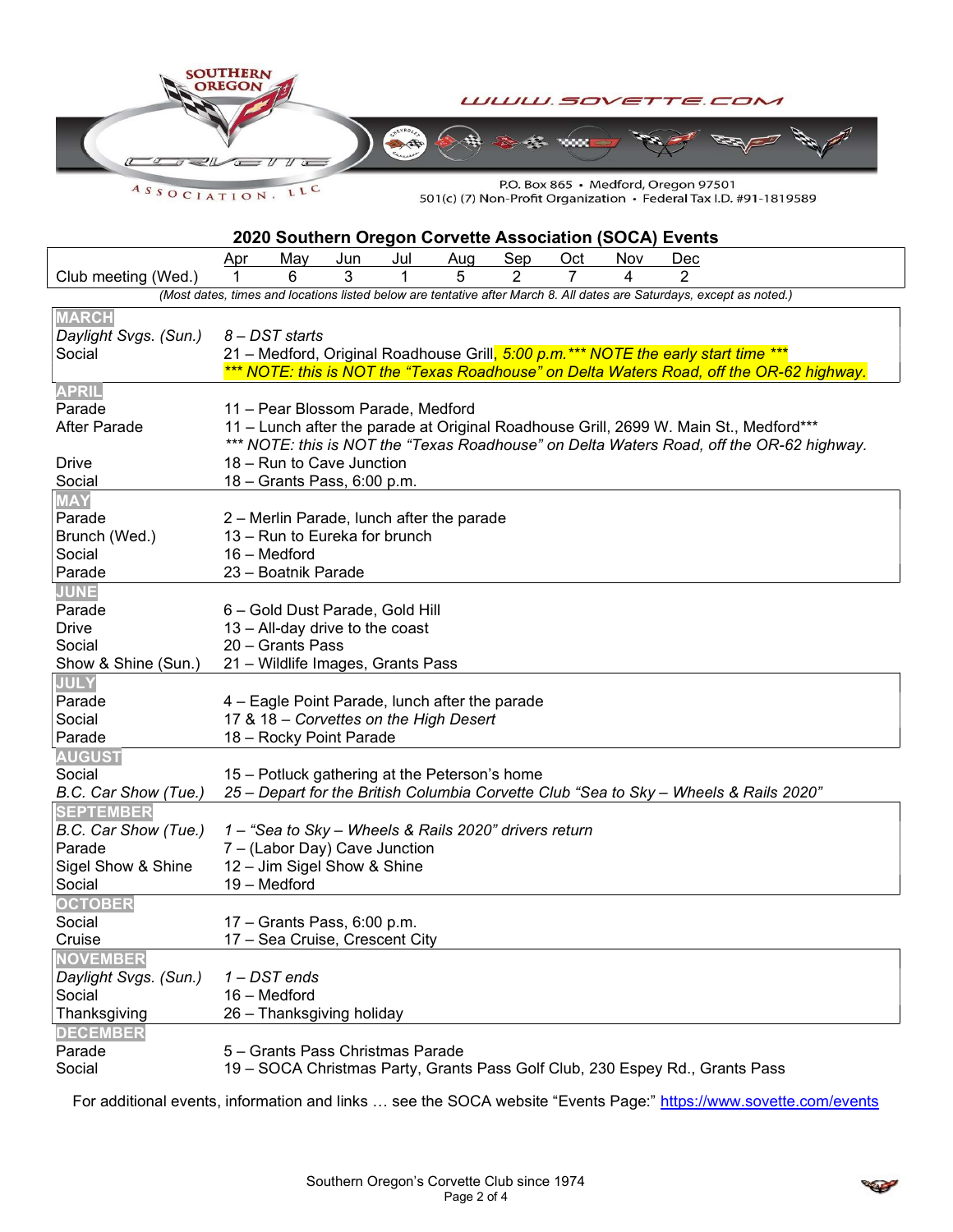## Techin & Toolin

## Here Is The Chevrolet Corvette Steering Wheel Lineage

## By Johnathan Lopez— Oct 16, 2019

With the Chevrolet Corvette making its big leap to an all-new mid-engine platform for 2020, it makes sense to take a moment and consider just how far we've come since the first-generation Vette debuted in the early '50s. While we could look at things like engine options or 0-to-60 mph times, a much better visual representation of the Vette's evolution can be found inside the cabin with a direct comparison of the iconic sports car's steering wheels over the years.

Generation 1 Generation 2



Unsurprisingly, the steering wheel in the first-generation Vette is the simplest of the nameplate's eight generations, and in many ways, it's the best-looking wheel of the bunch. This particular example is shown with some aftermarket padding and a few other instrument panel modifications, but the three-spoke design is as it was out of the factory, with bored-out metal and a crossed-flag emblem in the center.

In addition to the introduction of the Sting Ray, the C2 also brought with it a new steering wheel design. Compared to the previous generation, the new wheel offered a bottom-heavy three-spoke look with long cutouts added in place of the previous model's trio of bored-out holes. Chevrolet also offered a teakwood option for the '65 and '66 model years.

## Generation 3 Generation 4





While the steering wheel on the third-generation Chevrolet Corvette offered a similar positioning for the three spokes (3 o'clock, 6 o'clock and 9 o'clock), the spokes themselves were solid strips of metal, rather than the bored-out design of the first-gen models or the cutout design of the C2. Later in the C3's lifecycle, the steering wheel was padded to match the upholstery.

With the introduction of the fourth-generation Chevrolet Corvette, the interior design changed dramatically, moving towards a more digitized, futuristic aesthetic. The steering wheel also changed, arriving with a two-spoke design and a flat crossed-flag center logo.